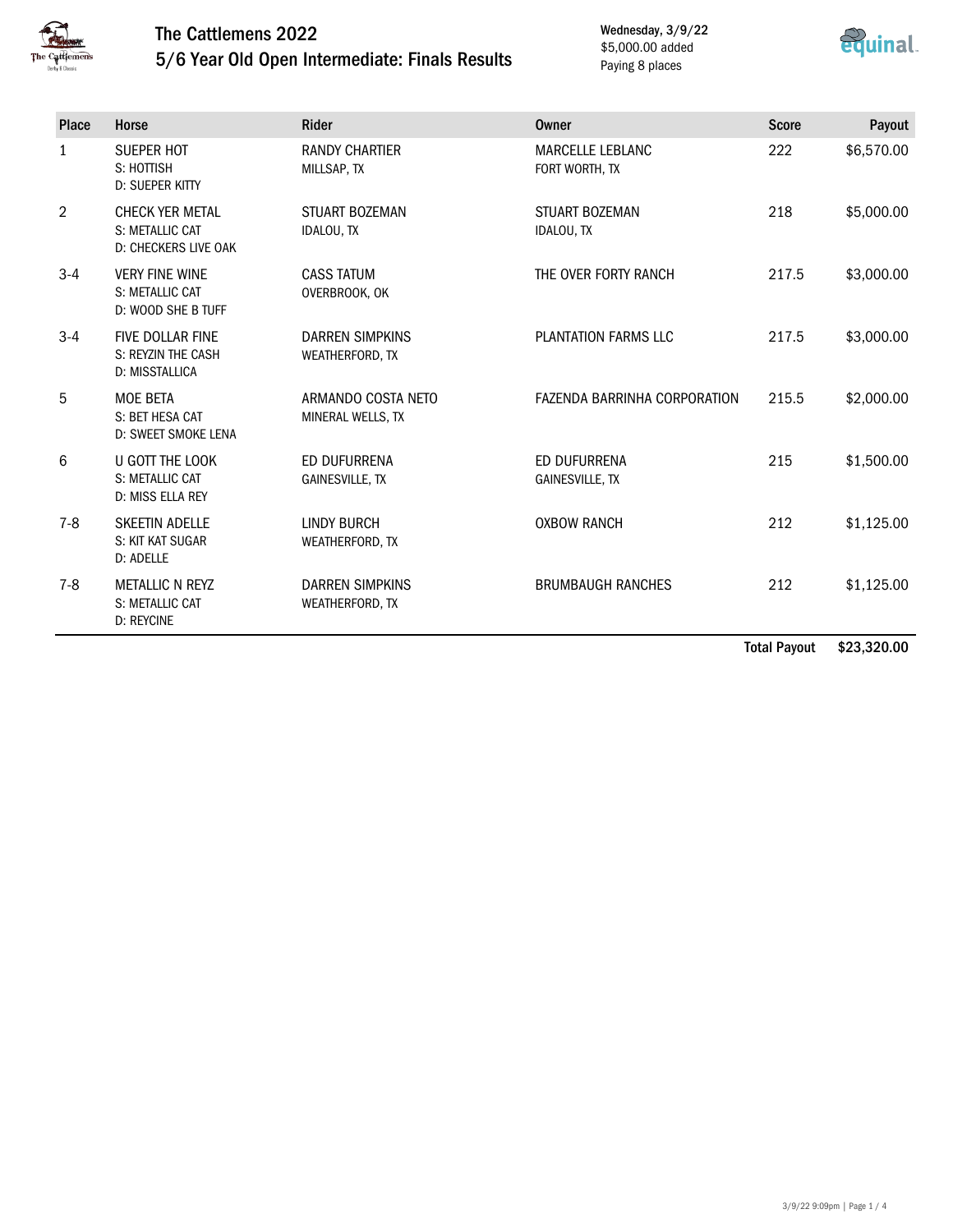

# The Cattlemens 2022

Wednesday, 3/9/22 Paying 3 places



### 5/6 Year Old Open Intermediate: Finals: Gelding Results

| <b>Place</b> | Horse                                                                   | <b>Rider</b>                       | Owner                               | <b>Score</b> | Payout     |
|--------------|-------------------------------------------------------------------------|------------------------------------|-------------------------------------|--------------|------------|
|              | SUEPER HOT<br>S: HOTTISH<br><b>D: SUEPER KITTY</b>                      | RANDY CHARTIER<br>MILLSAP, TX      | MARCELLE LEBLANC<br>FORT WORTH, TX  | 222          | \$2,303.00 |
| 2            | <b>METALLIC N REYZ</b><br>S: METALLIC CAT<br>D: REYCINE                 | DARREN SIMPKINS<br>WEATHERFORD, TX | <b>BRUMBAUGH RANCHES</b>            | 212          | \$1,617.00 |
| 3            | <b>WISKEEMAKESMEFRISKEE</b><br>S: SMOOTH AS A CAT<br>D: JUSTA LIL FRECK | LANCE COOPER<br>WEATHERFORD, TX    | <b>MARK PINE</b><br>WEATHERFORD, TX |              | \$980.00   |

Total Payout \$4,900.00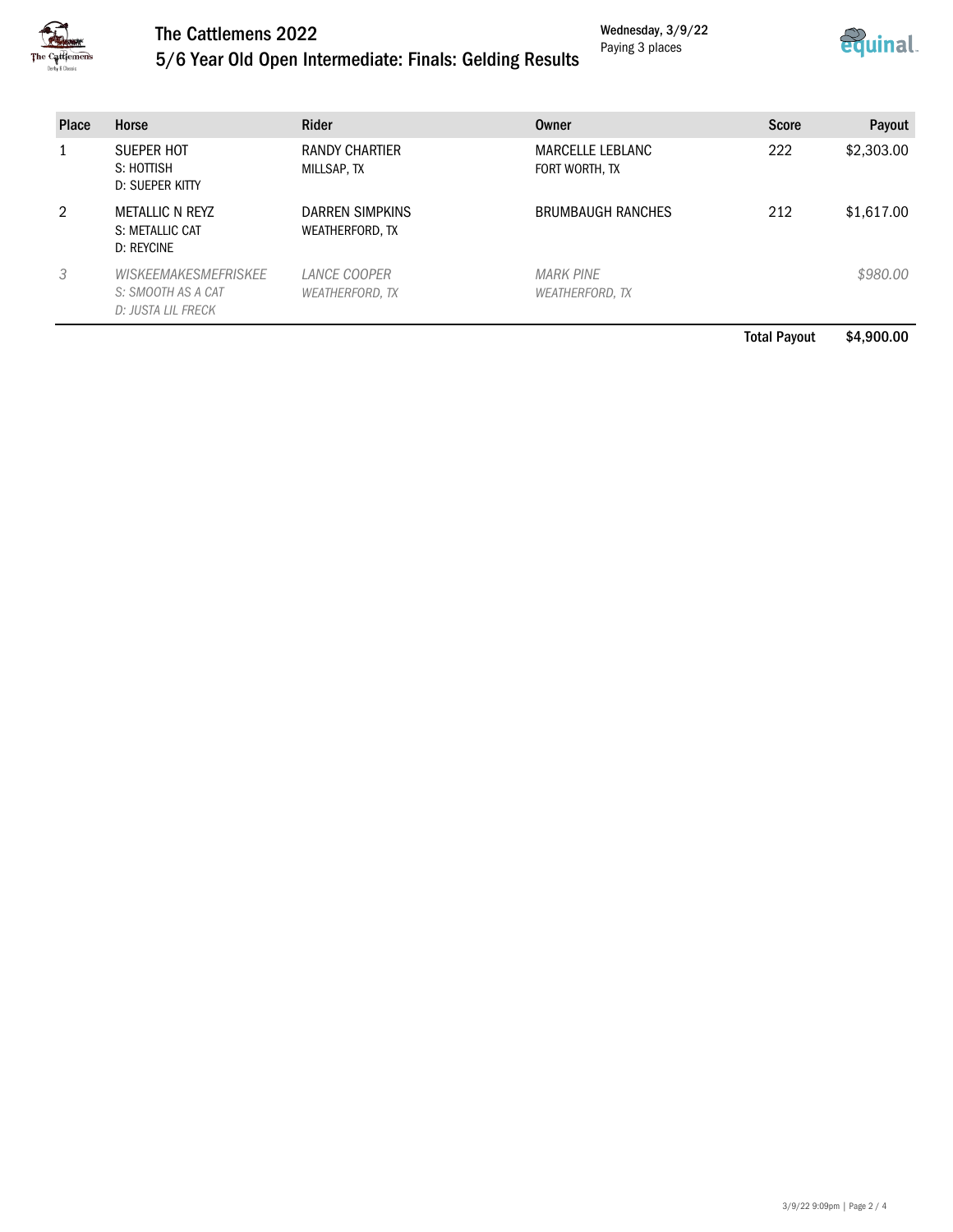

#### The Cattlemens 2022

Wednesday, 3/9/22 Paying 2 places



#### 5/6 Year Old Open Intermediate: Finals: Chrome Cash Results

| <b>Place</b> | Horse                                                                   | Rider                                  | Owner                                      | <b>Score</b> | Payout     |
|--------------|-------------------------------------------------------------------------|----------------------------------------|--------------------------------------------|--------------|------------|
|              | CHECK YER METAL<br>S: METALLIC CAT<br>D: CHECKERS LIVE OAK              | STUART BOZEMAN<br>IDALOU, TX           | STUART BOZEMAN<br>IDALOU, TX               | 218          | \$1,764.00 |
| 2            | <b>WISKEEMAKESMEFRISKEE</b><br>S: SMOOTH AS A CAT<br>D: JUSTA LIL FRECK | LANCE COOPER<br><b>WEATHERFORD, TX</b> | <b>MARK PINE</b><br><b>WEATHERFORD, TX</b> |              | \$1,176.00 |

Total Payout \$2,940.00